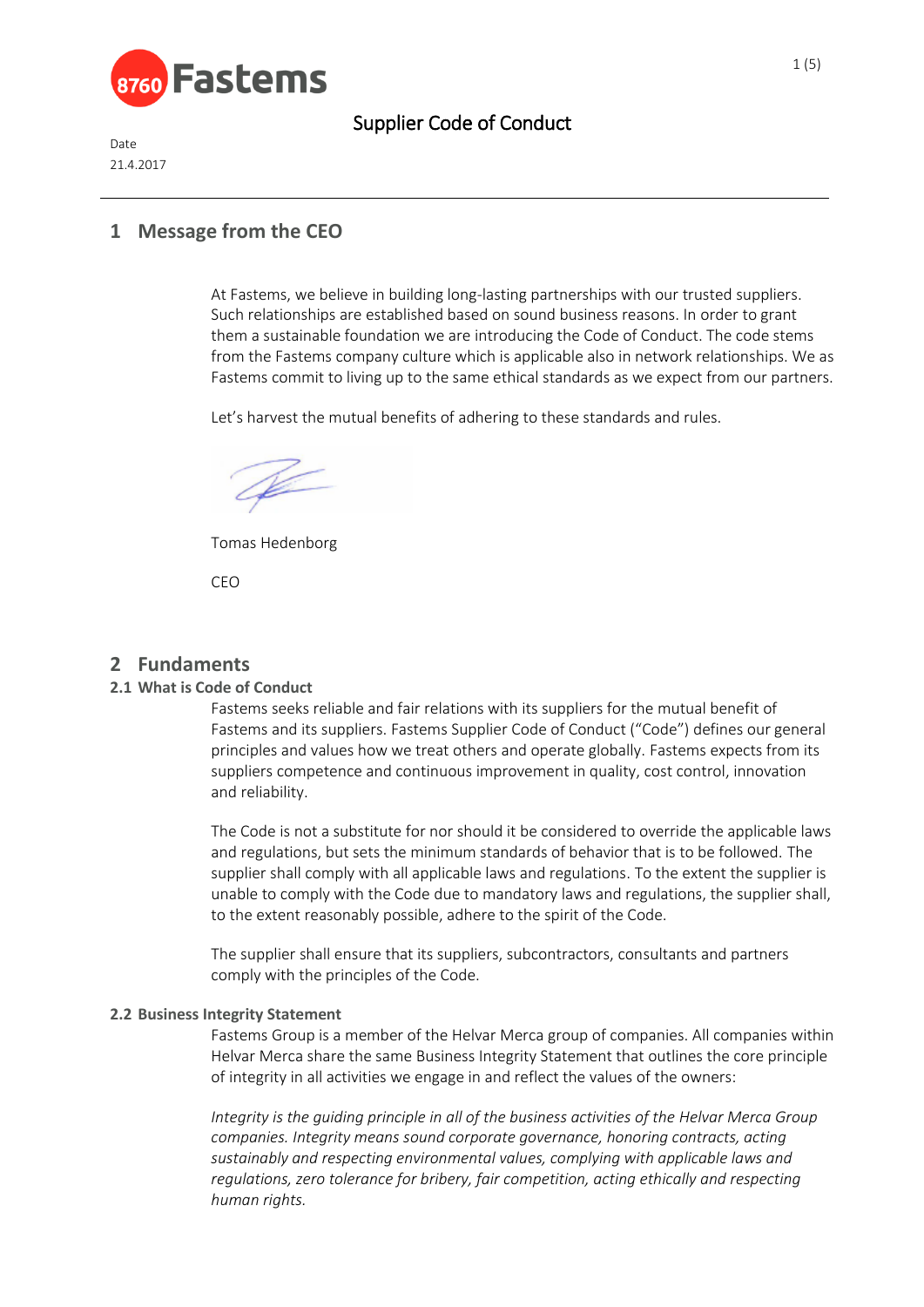

Date 21.4.2017

> The Business Integrity Statement of Helvar Merca Group is the foundation of Fastems Code of Conduct.

#### **2.3 Fastems Culture**

We at Fastems believe that organizational culture aligned with the strategic goals of the company is absolutely vital. Our culture is about alignment. We readily acknowledge that we are different and have no intention of turning everybody into a copy of each other. That's what co-operation really is about: different people working together towards the same goal.

Culture is a high priority for us - you can't work with Fastems without paying attention to it.

Fastems Culture is embodied by three core manners, everyday behaviors that guide what we choose to do and how we choose to do it.



**Backbone** 

**Sharing = Caring** 

Water is water. Rock is rock.

#### **Backbone**

*We believe that making good decisions, driving change and being an industry leader requires backbone. Backbone highlights the importance of clear processes, roles and responsibilities. We have to have the courage to be open and honest. We also need courage to learn from our mistakes.* 

#### **Sharing = Caring**

*A large organization like Fastems desperately needs good communication. That's why Sharing = Caring is all about how we should deal with each other – including our customers and suppliers. By Sharing = Caring we mean that our work run smoother when we understand and listen to each other, that others may have a ready solution for our problem and that success is always the result of teamwork.* 

#### **Water is Water. Rock is rock.**

*Water is water. Rock is Rock. We believe in continuous improvement and we strive for excellence. We praise simplicity and therefore we continuously seek opportunities to eliminate unnecessary complexity. Water is Water. Rock is rock also directs our focus into recognizing that our satisfaction is the satisfaction of our customers and suppliers.*

More information about Fastems Culture can be found in our 'The Way We Rock' culture book.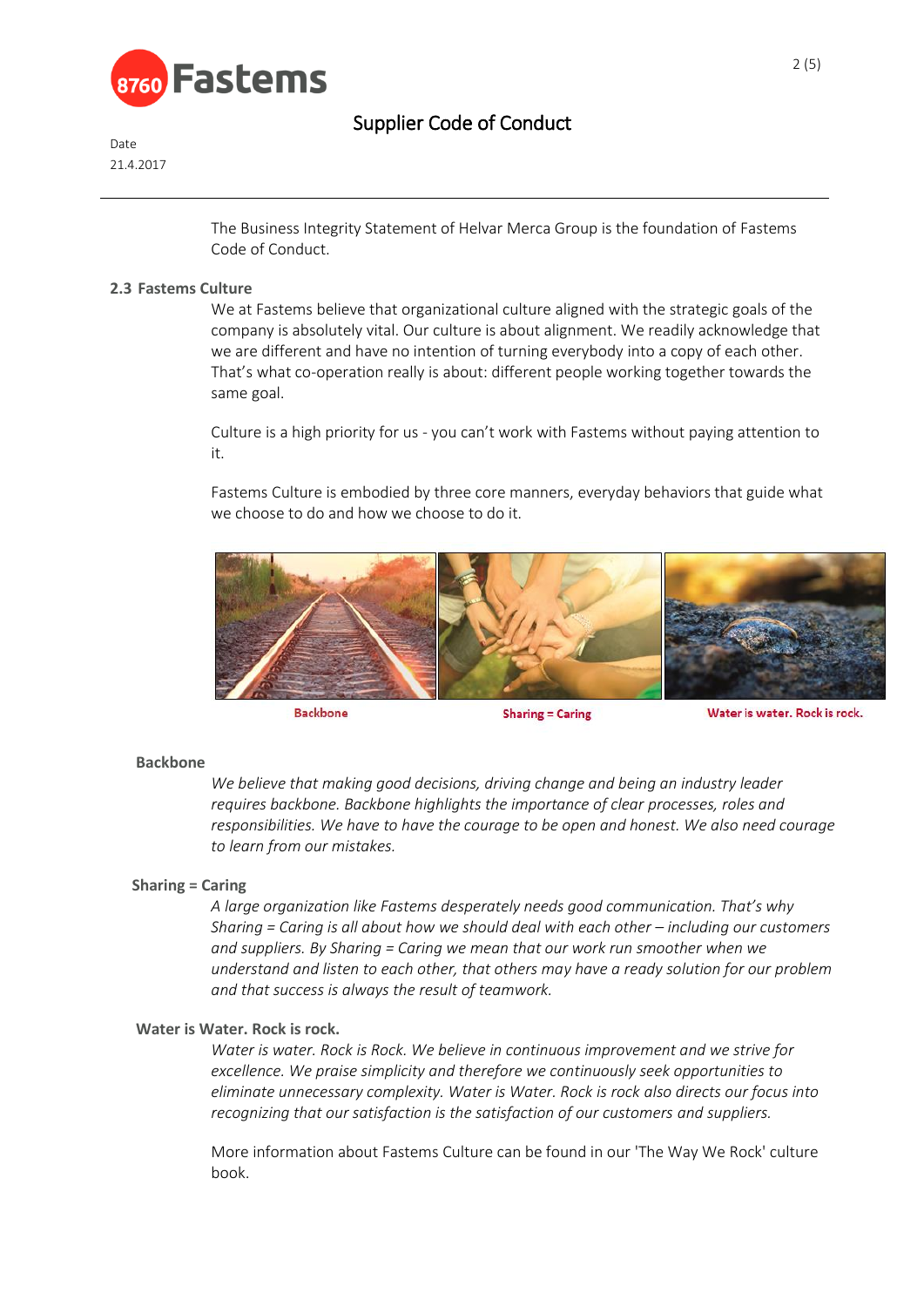

Date 21.4.2017

## **3 Business ethics**

### **3.1 Complying with applicable laws and regulations**

The supplier shall comply with all applicable laws and regulations, including all applicable export control laws and international trade sanctions.

The supplier shall in all its operations be committed to ethical conduct and the respect for human rights in the spirit of internationally recognized standards.

### **3.2 Prohibition of Corruptive Practices**

Fastems expects its suppliers to have zero tolerance towards bribery and corruption.

The supplier shall ensure that its directors, employees and third parties acting on its behalf do not offer, promise, give or accept any bribes, or make or accept improper payments to obtain new business, retain existing business, or secure any other improper advantage. In particular, the supplier shall not engage in any form of bribery or kickback scheme or otherwise offer any incentive to Fastems employees or their family or friends in order to obtain or retain any business.

The supplier should not provide any business courtesies to a Fastems employee or his/her family members in any situation in which it might influence, or appear to influence, an employee's decision in relation to the supplier. Therefore, the supplier should use restraint in offering business courtesies to Fastems employees and his/her family members. Any business courtesies must be reasonable both to their scope, value and frequency, and must reflect ordinary local business customs. Cash or equivalent, such as gift cards, can never be offered.

### **3.3 Conflicts of Interest**

The supplier should avoid any interaction with Fastems employees that may conflict, or appear to conflict, with that employee's duty to act in the best interest of Fastems. The supplier shall disclose to Fastems all conflicts of interests or situations giving the appearance of a conflict of interest in its engagement with Fastems.

The supplier must inform Fastems if a Fastems' employee or his/her immediate family member holds a material financial or other interest in the supplier. The supplier must also inform Fastems if a Fastems' employee or his/her immediate family member holds a managerial position at the supplier, or works for the supplier and such employment creates a conflict of interest or the appearance thereof.

### **3.4 Fair Competition**

The supplier shall compete in a fair manner in compliance with all applicable competition laws and regulations. For example, the supplier shall not enter into any agreements with its competitors to increase prices or to restrict the availability of products.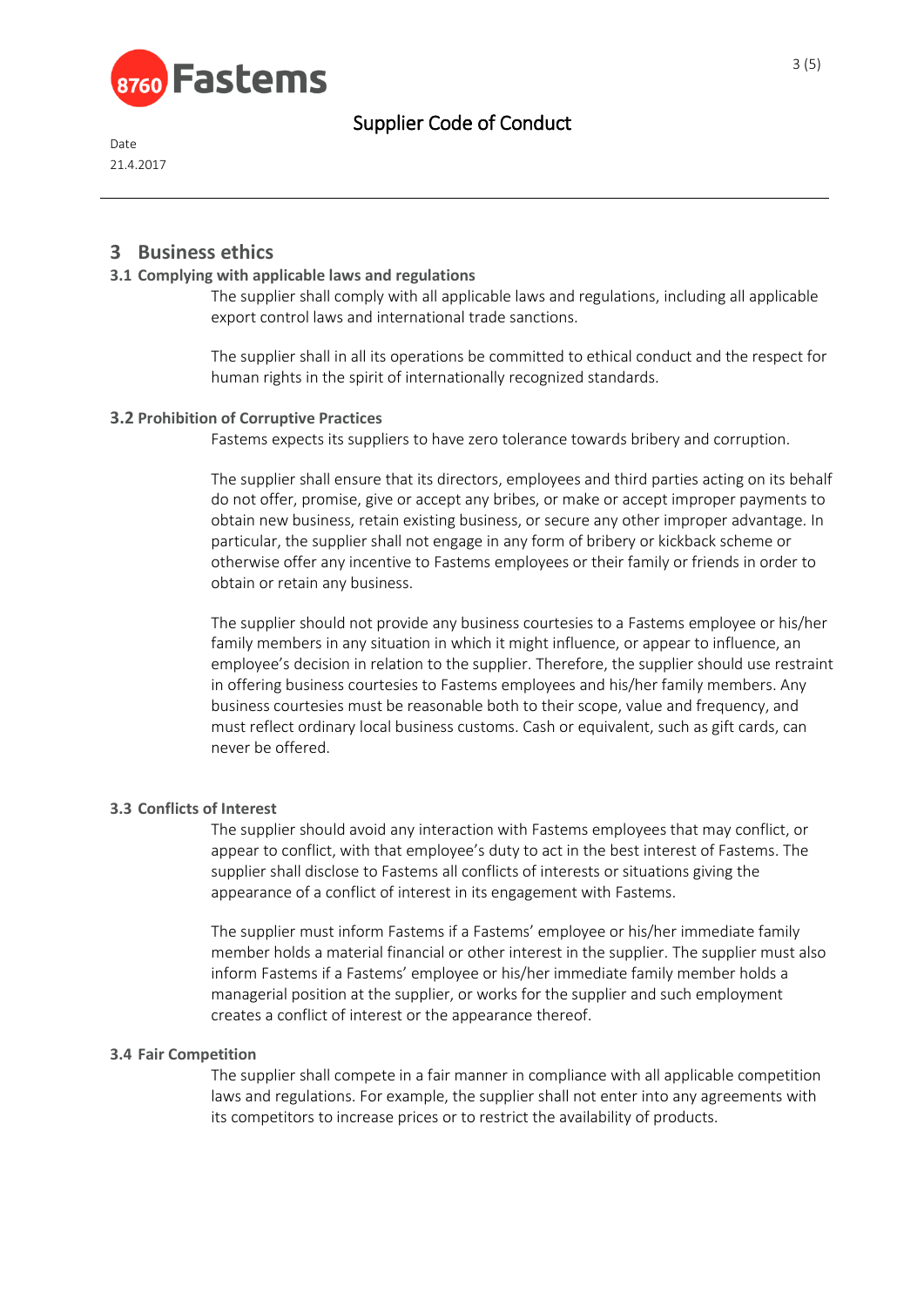

Date 21.4.2017

## **4 Respecting human rights**

### **4.1 Human and labor rights**

Supplier shall comply with fair employment practices and honors internationally accepted human and labor rights and labor standards.

Supplier is committed to complying with all laws and regulations related to freedom of association, privacy, collective bargaining, working time, wages and salaries, as well as laws prohibiting forced, compulsory and child labor and employment discrimination.

#### **4.2 Health & safety**

The supplier shall provide its employees a safe and healthy working environment in compliance with all applicable laws and regulations.

Appropriate health and safety information, training and equipment shall be provided to the supplier's employees. The supplier shall also have effective safety programs in place covering at least human safety, emergency preparedness and exposure to dangerous chemicals and biological substances. The supplier's employees shall not be under the influence of alcohol or illegal drugs while working for Fastems.

#### **4.3 Discrimination**

The supplier shall treat its employees in a fair and equal manner. The supplier shall not discriminate in the hiring or promoting of employees whether based on gender, age, religion, marital status, sexual orientation, political opinion, or national or ethnic origin, or other similar characteristic that does not relate to the individual's qualifications or the inherent requirements for the job.

#### **4.4 Wages and Benefits**

The supplier shall ensure that compensation paid to its employees complies with all applicable wage laws, including those relating to minimum wages, overtime hours and mandatory benefits.

### **5 Environment**

The supplier shall make all reasonable efforts to protect the environment, and to keep the impact of its activities and products on the environment as low as possible. In particular, the supplier shall obtain, maintain and comply with all environmental permits, licenses and registrations necessary for its operations.

The supplier shall monitor, control and appropriately treat waste generated from its operations. The supplier shall strive to reduce waste to the extent possible.

The supplier shall have an adequate and systematic approach to take environmental aspects into account that includes, if applicable, establishing a suitable environmental management system. The supplier shall adhere to all applicable environmental laws and regulations and Fastems requirements regarding the prohibition or restriction of specific substances including labeling for recycling and disposal if applicable.